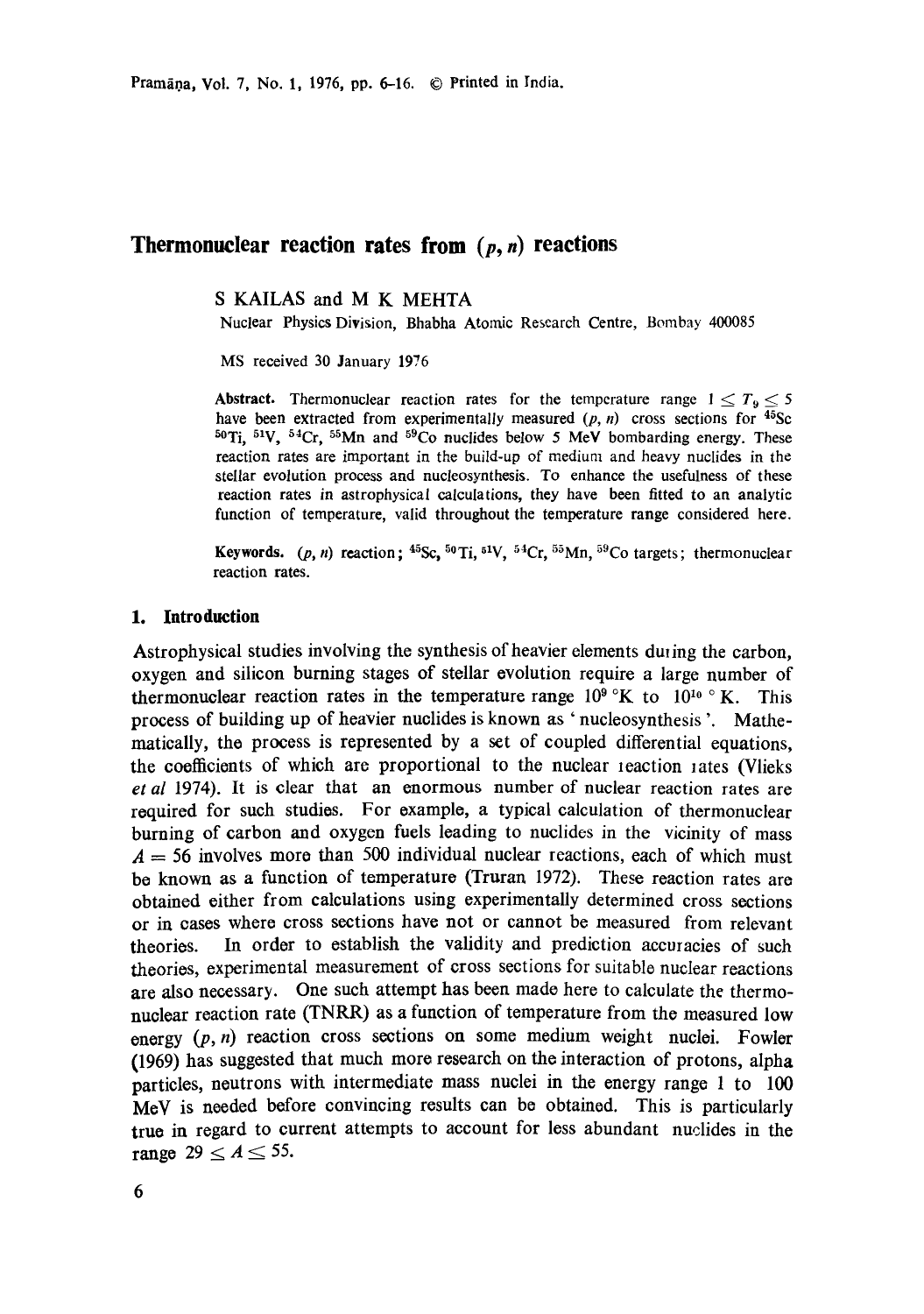#### **2.** Thermonuclear reaction rate

The heart of the nucleosynthesis process in a stellar evolution is the thermonuclear reaction (Burbidge et *al* 1957, Clayton 1968, Vlieks *et al* 1974). The stellar reaction rate is the rate at which a specific nuclear reaction takes place in the stellar environment. The factors contributing to this rate are the cross section for the reaction and the temperature of the stellar environment which determines the energy distribution of the colliding particles. For reactions between the non-identical nuclear species, the reaction rate is defined as  $RR = n_1 n_2 \langle \sigma v \rangle$  reactions/unit volume/sec., where  $n_1$ ,  $n_2$  are the number densities of the two species and  $\langle \sigma v \rangle$  is the average of the energy dependent cross section over the relative velocity,  $v$ , distribution of the two species. If one makes the usual assumption of a Maxwell-Boltzmanrt velocity distribution for the nuclei at temperature  $T$  within a star, we can write {Vlieks *etal* 1974),

$$
\langle \sigma v \rangle = \left(\frac{8}{\pi \mu}\right)^{\frac{1}{2}} (kT)^{-3/2} \int_{\lbrack Q \rbrack}^{\infty} E \sigma(E) e^{-E_{j}KT} dE \qquad (1)
$$

where  $k =$  Boltzmann constant,  $\mu =$  reduced mass,  $E =$  centre of mass energy,  $Q = Q$  value of the reaction if it is endoergic, zero otherwise,  $T =$  absolute temperature and  $\sigma(E)$  = energy dependent cross section. At low energies, the main factors contributing to  $\sigma$  (in the case of interaction between two charged particles) are the coulomb penetrability factor which is proportional to  $\exp\left(-\frac{2\pi Z_1 Z_2 e^2}{\pi}\right)$  $(Z_1$  and  $Z_2$  are charge numbers of interacting particles) and the quantum mechanical geometrical factor which is proportional to  $\chi^2$  ( $\chi$  is the de Broglie wavelength) or *I/E*. Based on these considerations one can define (Clayton 1968) the cross section at low energy as a product of three separate energy dependent factors :

$$
\sigma(E) = S(E) \frac{1}{E} \exp\left(-\frac{2\pi Z_1 Z_2 e^2}{\hbar v}\right) \tag{2}
$$

 $S(E)$  represents the intrinsic nuclear part of the probability for the occurrence of a nuclear reaction which may not be very sensitive to energy variation whereas the other two terms, as pointed out earlier, are of non-nuclear nature and are strongly dependent on energy. In general,  $S(E)$  may be a slowly varying function of E. Substituting for  $\sigma$  (E) from (2) in (1), we get

$$
\langle \sigma v \rangle \propto \int_{|\mathcal{Q}|}^{\infty} S(E) \exp\left(-bE^{-1/2}\right) \exp\left(-\frac{E}{kT}\right) dE \tag{3}
$$

where  $b = 31.28$   $Z_1Z_2A^{1/2}$ ,  $A = A_1A_2/(A_1 + A_2)$  and  $A_1$  and  $A_2$  are the mass numbers of the interacting particles. As this expression tends to zero, for large E through the factor  $exp(-E/kT)$  and for small E through the factor  $exp(-bE^{-1/2})$ . the major contribution to the integral will come from values of the onergy that are such that the exponential factor is near its maximum. The probability of reactions occurring is thus significant over a narrow energy region, so narrow that  $S(E)$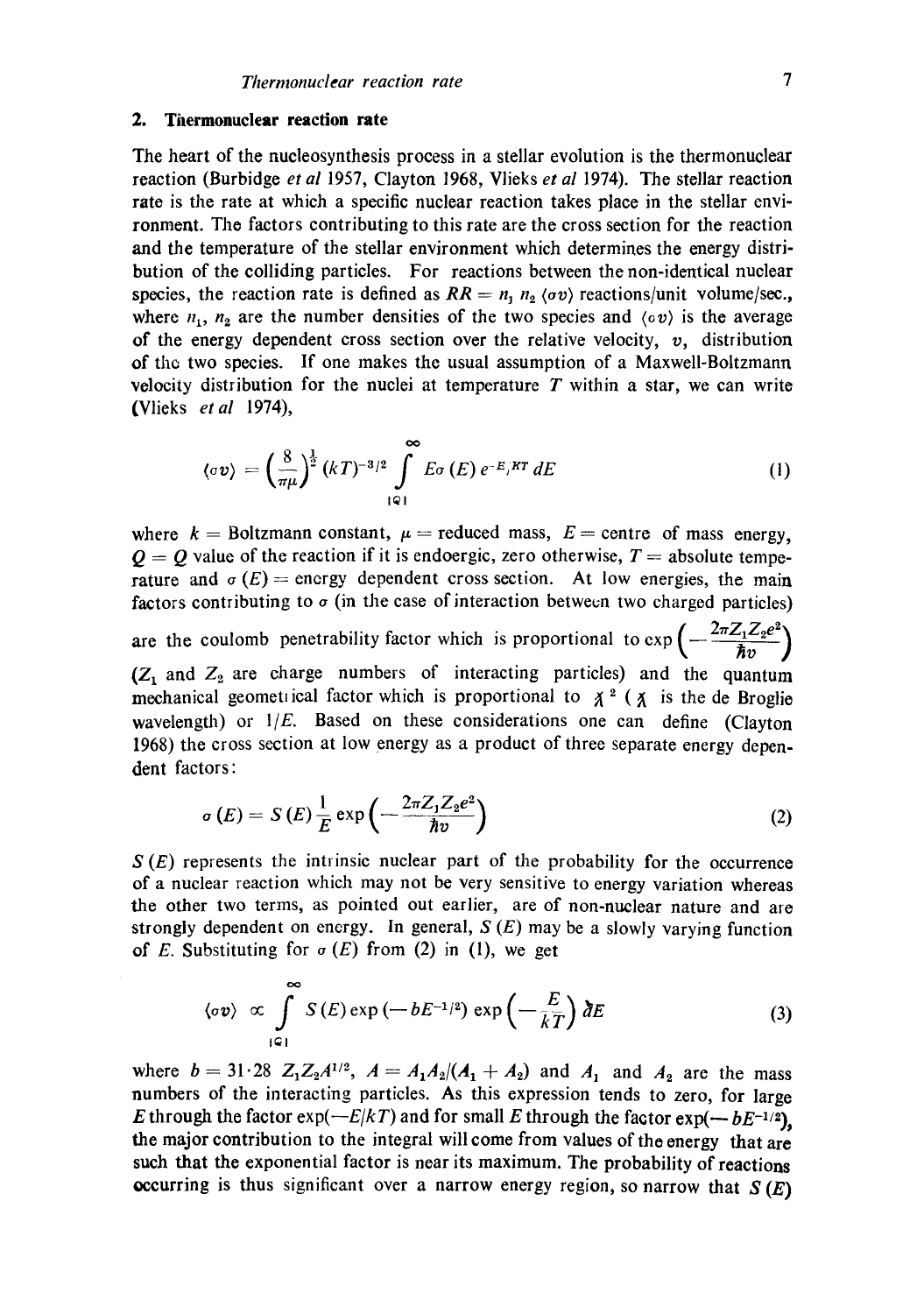may be assumed to remain constant over this narrow band of energies. A good approximation to this narrow energy region is a Gaussian-shapcd curve centred at energy (Vlieks 1974)

$$
E_0 = 0.122 (Z_1 Z_2 A (T_9)^2)^{1/3} \text{ MeV}
$$
 (4)

with a full width at half maximum of

$$
\triangle E = 0.237 \left( Z_1^2 Z_2^2 A (T_9)^5 \right)^{1/6} \text{MeV} \tag{5}
$$

( $T_9$  is temperature expressed in units of  $10^9$  °K). A more usual form of quoting the stellar reaction rates is given by

$$
RR = N_A \langle \sigma v \rangle \tag{6}
$$

where  $N_A$  = Avogadro number. This expression is independent of the number densities of the interacting particles.

# **3. Reaction rates from nuclear cross section**

## *3.1 Experimental measurements*

The total  $(p, n)$  reaction cross sections on  $45\text{Sc}$ ,  $50\text{Ti}$ ,  $51\text{V}$ ,  $54\text{Cr}$ ,  $55\text{Mn}$  and  $59\text{Co}$ (lyengar *etal* 1967, Sekharan *etal* 1966, Kailas *etal* 1974, 1975 a) measured earlier at the Van de Graaff laboratory at Trombay have been used in this analysis to extract the TNRRs of interest in the field of astrophysics. The experimental measurements were carried out utilising a  $4\pi$  geometry neutron counter (Sekharan 1965). The targets were prepared by evaporating the proper materials either in elemental form or in the oxide form on to thick Ta backings. The target thickness in all the cases was  $\sim$ 5 keV for 3 MeV protons. The details of experimental measurements are published elsewhere (Kailas *et al* 1975 a). The overall error in the (p, n) reaction cross section measurements is between  $\pm$  15 to  $\pm$  20%. In all cases the fine structure  $(p, n)$  excitation functions measured in small energy steps ( $\sim$  5 keV) were averaged over large energy intervals (200 to 500 keV) to smooth out the excitation functions. These averaged excitation functions were used for the subsequent analysis in the present work.

# 3.2 *Theoretical RR*

At low energies, the charged particle reactions on medium weight nuclei generally proceeded through a compound nucleus with closely spaced states with narrow widths. Utilising the fact that these overlapping compound nuclear states contribute to the cross section, one can define an effective averaged cross section for this process (Truran 1972) as (for  $p$ ,  $n$  reaction)

$$
\sigma_{p,n} = \sum_{J} \pi^2 \hat{\Lambda} \, p^2 \, \frac{\Gamma_p \Gamma_n}{D \, (U, J) \, \Gamma} \, \frac{(2J+1)}{(2I+1)} \tag{7}
$$

where  $J =$  compound nuclear spin,  $I =$  spin of the target nucleus,  $D(U, J) =$ average level spacing of levels with spin J at excitation energy U,  $\Gamma_n$ ,  $\Gamma_n$  and  $\Gamma$  are the proton, neutron and total widths. Thus the theoretical calculation of  $\sigma$ reduces to the estimation of the partial widths and level density. From the rela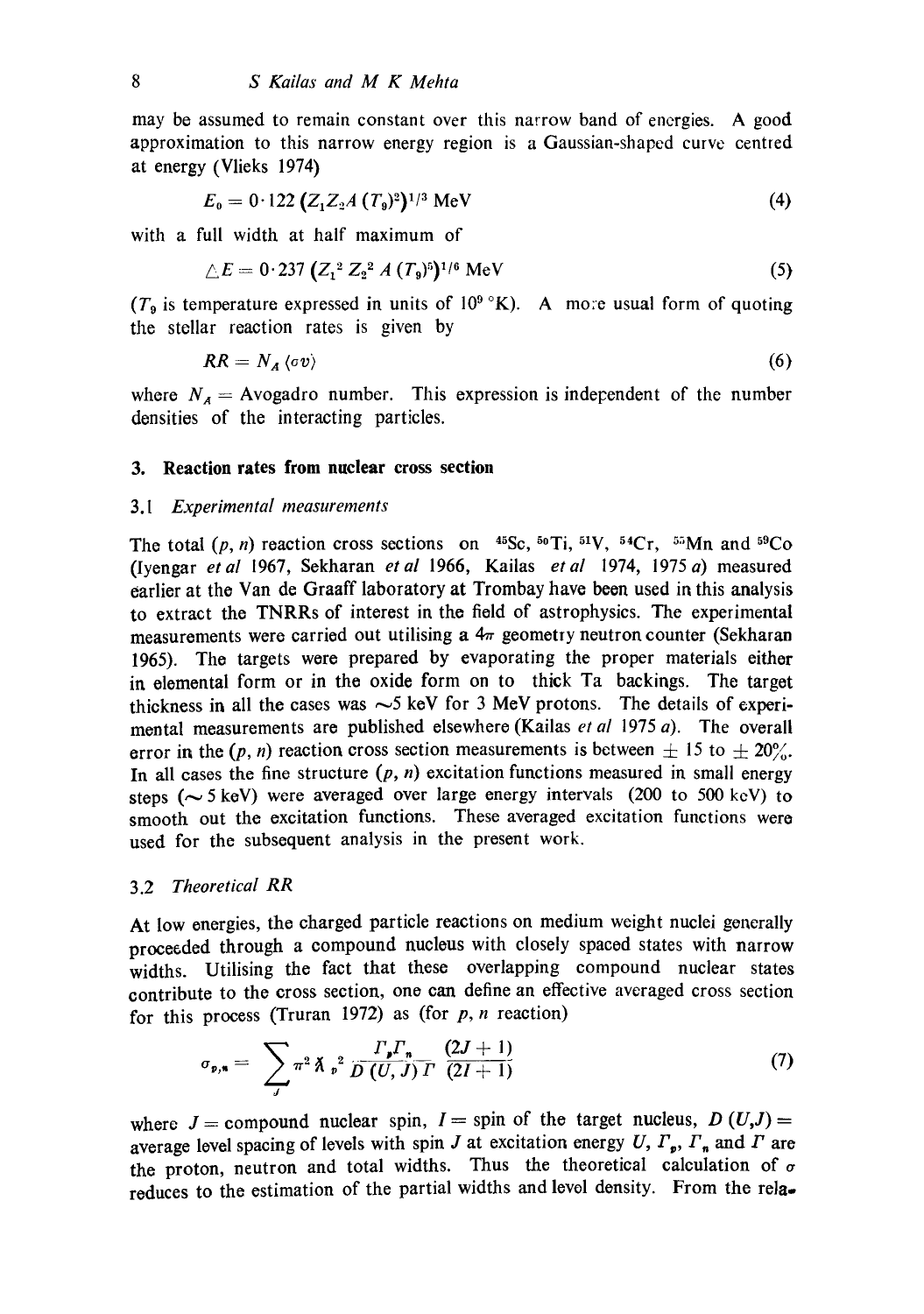tion  $T = 2\pi (I/D)$  where T is the transmission coefficient obtainable from optical model calculations, one can evaluate  $\Gamma/D$  and hence determine  $\sigma$ . This in turn leads to the evaluation of RR. The above expression for cross section gets simplified, if  $\Gamma_n \gg \Gamma_p$ , to the form

$$
\sigma_{p,n} \approx \pi \chi_p^2 \sum_l (2l+1) T_l \approx \sigma_{\text{abs}} \tag{8}
$$

 $\sigma_{\text{abs}}$  is the absorption cross section. Thus the theoretical attempt to calculate TNRR rests chiefly in finding realistic and consistent optical potentials. Kailas *et al* (1975 b) have determined a set of proton optical model potentials at sub-Coulomb energies for the nuclides considered here. But no attempt has been made here to use them to get theoretical RR as the optical potentials are not unique and there may be large uncertainties and deviations if TNRRs are calculated theoretically using a common set of optical model parameters. However, these theoretical calculations are useful to get an order of magnitude of the reaction rate.

#### 3.3 *Extraction of RR from experimental measurements*

As regards the experimental evaluation of TNRR, it is clear that to get the reaction rates of interest one must integrate  $\sigma(E)$  ( $\sigma_{p,n}$ ) with the distribution E exp(- $E/kT$ ). One could simply integrate numerically the values of  $\sigma(E)$ measured at experimentally convenient energy intervals. To improve integration it is better to fit the averaged  $(p, n)$  excitation function by a smooth curve and integrate the fitted curve in smaller energy increments. Following the procedure of Vlieks *et al* (1974), the averaged  $(p, n)$  excitation functions were fitted to an empirical function as given below:

$$
\sigma_{p,n}(E) = \frac{1}{E} \sum_{i=1}^{5} a_i \exp\left(-\frac{b}{\sqrt{E}}\right) E^{i-1}
$$
 (9)

 $a<sub>i</sub>$ 's and b are the parameters determined by least squares procedure as described in the above work of Vlieks *et al* (1974).

The theoretical fittings obtained for the  $(p, n)$  cross sections by this procedure are shown in figures 1-6. In figure 5, we have along with  $\sigma$ , plotted  $S(E)$ , the specific nuclear contribution to  $\sigma$  as a function of energy. It is clear from the figure  $S(E)$  is slowly varying function of energy. Once the parameters  $a_i$ 's and b required for  $\sigma(E)$  were determined, eq. (1) was numerically integrated using standard Simpson's rule technique, from  $|Q|$ , the absolute Q value of the  $(p, n)$ reaction to about 5 MeV, approximately the highest energy measured. This procedure is justified, at least for temperatures in the range  $T_9 = 1$  to 5 as the contribution to TNRR from above 5 MoV would be quite negligible (at the most 10% for  $T_9 = 5$ ). A typical plot of the integrant of the RR expression given in eq. (1), for  $T_9 = 2$ , 3 for <sup>55</sup>Mn (p, n) <sup>55</sup>Fe reaction which has been shown in figure 7 justifies the above statements. The thermonuclear reaction rates calculated at temperatures between  $T_9 = 1$  to 5 along with  $E_0$  and E values for the reactions studied are tabulated in table 1. These TNRR values are expected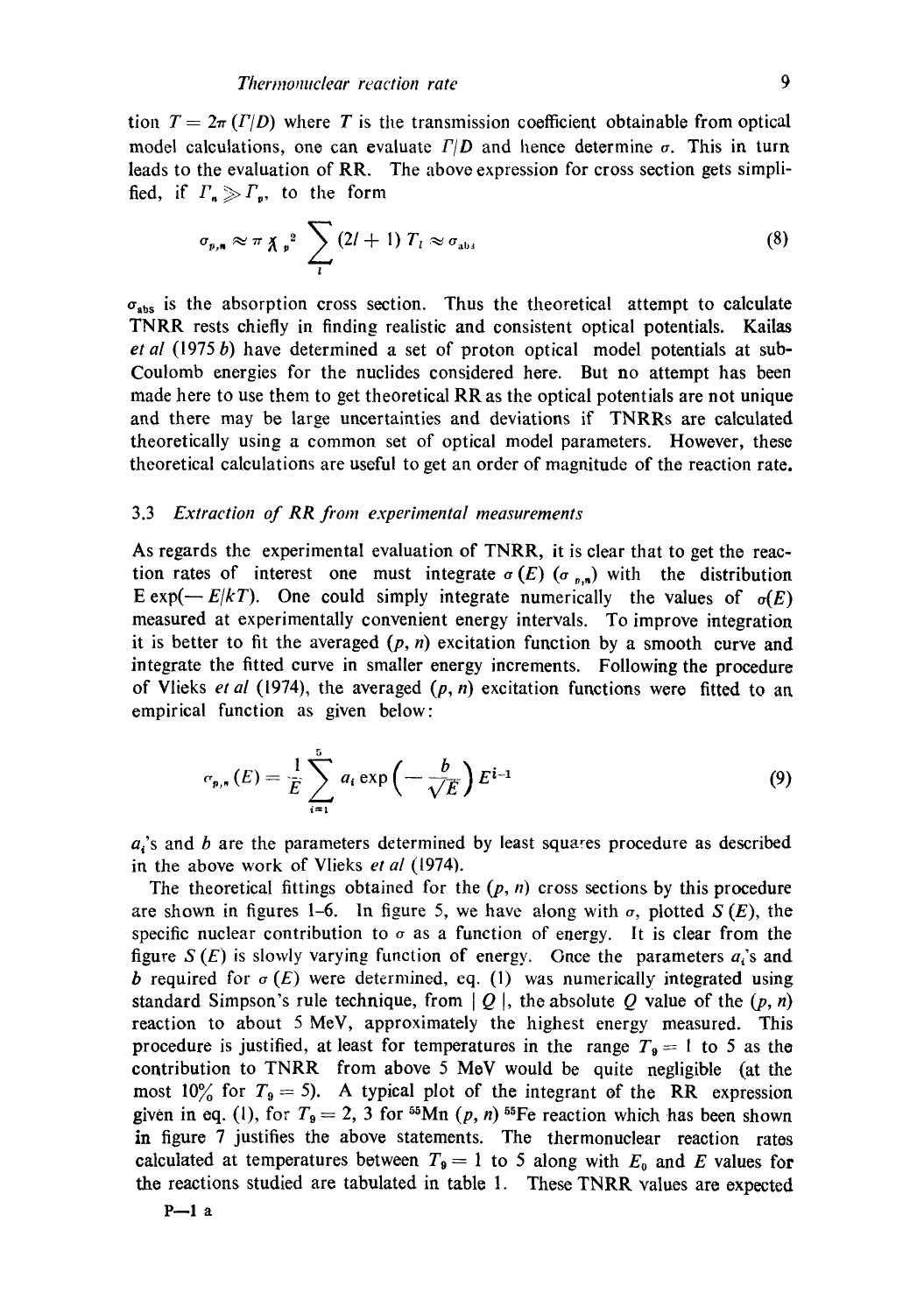

Figure 1. Averaged  $(p, n)$  excitation function for  ${}^{45}Sc(p,n){}^{45}Ti$  reaction and the polynomial fit to the same.

Figure 2. Averaged (p, n) excitation function for  ${}^{50}Ti(p n)^{50}V$  reaction and the polynomial fit to the same. The observed threshold of this reaction is  $c \sim 3.4$  MeV.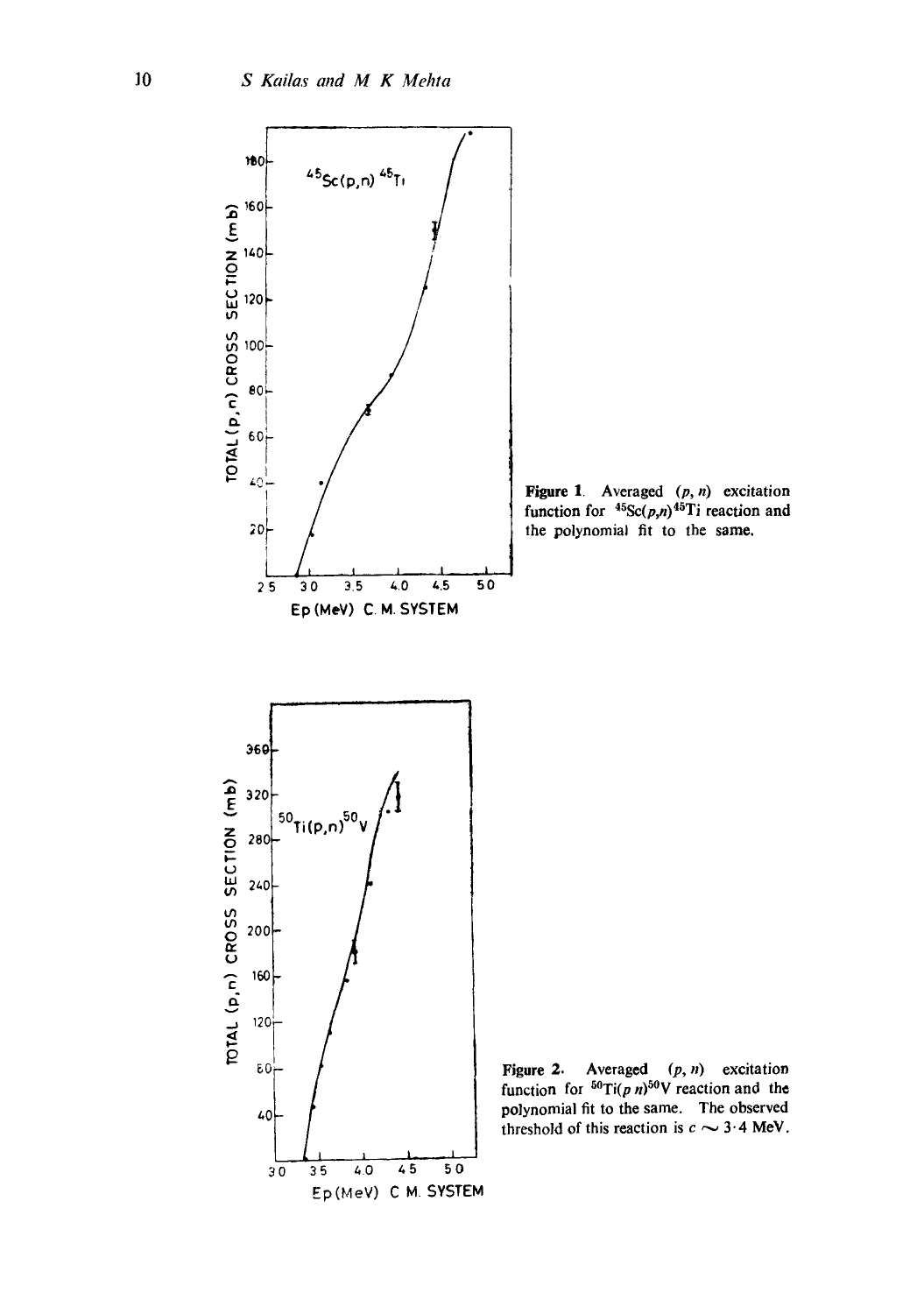

Figure 3. Averaged *(p,.n)* excitation function for  $\mathbf{N}(p, n)$ <sup>51</sup>Cr reaction and the polynomial fit to the same.

Figure 4. Averaged  $(p, n)$  excitation function for  ${}^{54}Cr(p,n)^{54}Mn$ reaction and the polynomial fit to the same.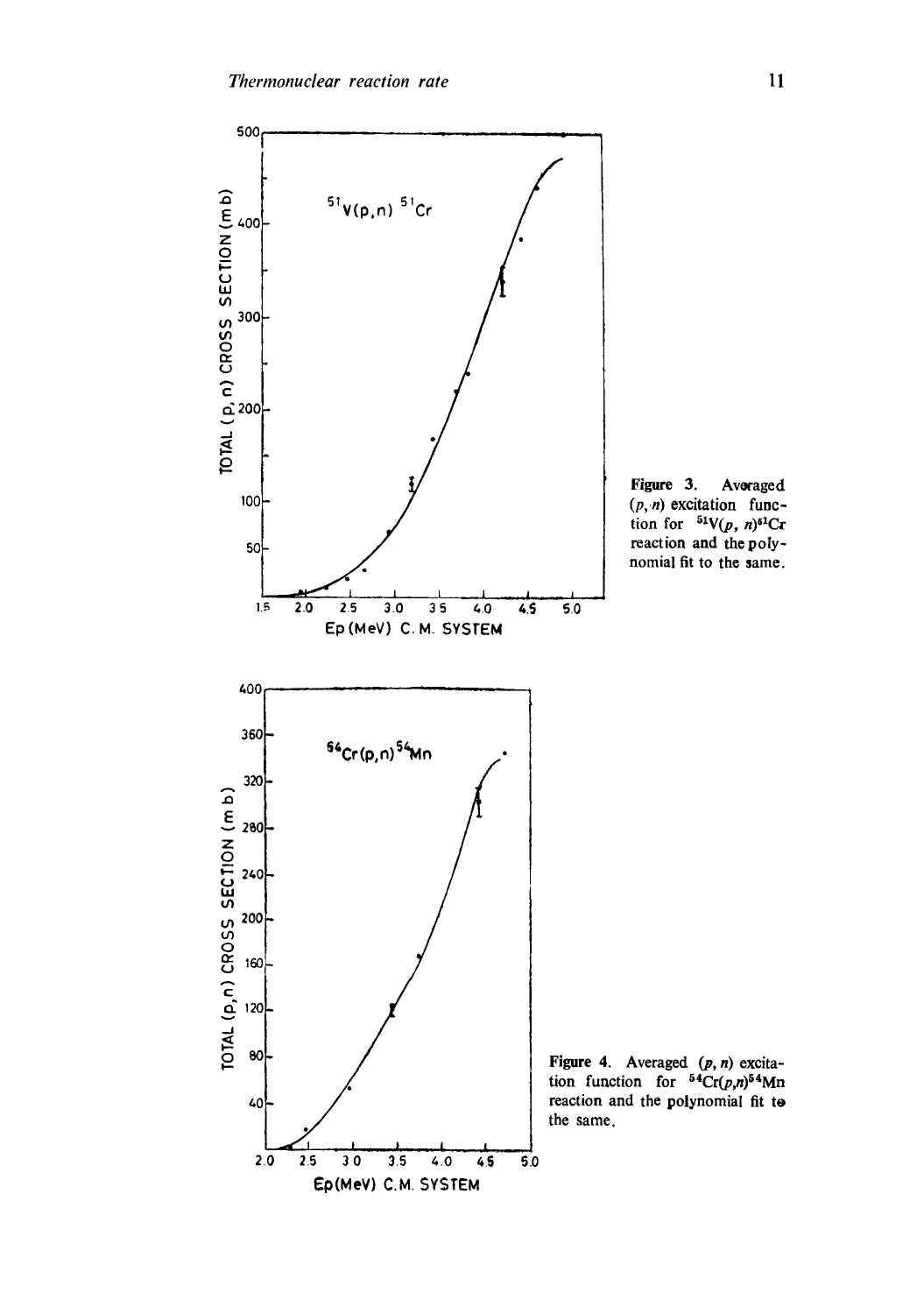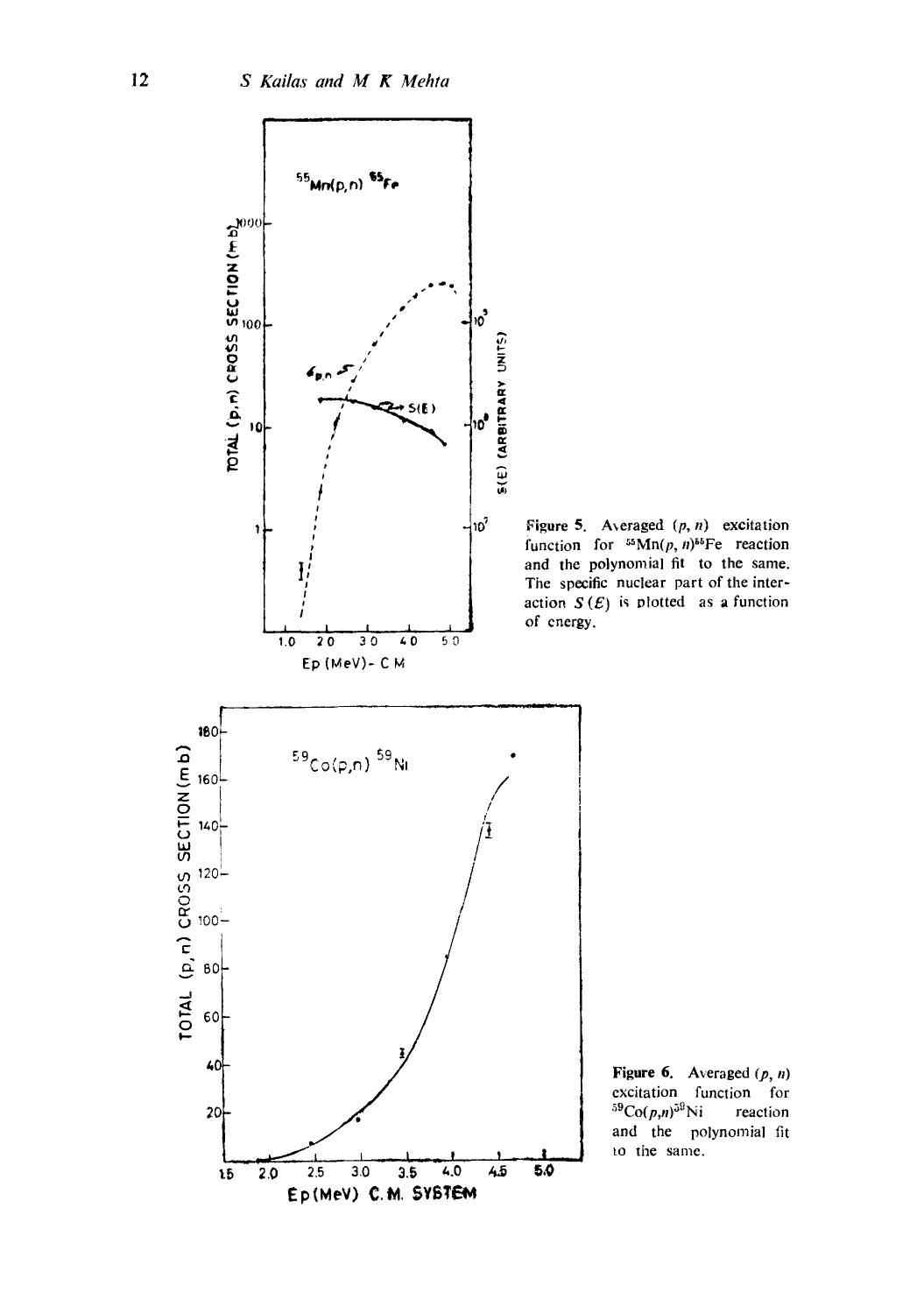

Figure 7. The integrant of the reaction rate expression (I) is plotted as a function of E for temperatures  $T_9 = 2$  and 3.

to be accurate to within  $\pm 25\%$  ( $\sim 20\%$  error comes from  $\sigma_{p,n}$  measurements). The TNRR values extracted at  $T_9 = 3$ , 5 from <sup>45</sup>Sc (p, n) <sup>45</sup>Ti are in fair agreement with the published values (Michaud and Fowler 1970).

Fowler (1973) has suggested that, asthe reaction rates are used many times in calculations where the temperature is varied as a function of time, a standardised functional form would be more useful as a way of presenting reaction rates, than the listing of reaction rates at a few discrete temperatures. He has proposed that the equation

$$
N_A \langle \sigma v \rangle = (P_1 + P_2 T_9^N) \exp\left(-\frac{|Q|}{kT}\right) \tag{10}
$$

should govern the temperature dependence of the stellar reaction rates. Following the above-mentioned suggestion, the TNRR calculated for temperatures  $T<sub>9</sub> = 1$ to 5 have been fitted to the above functional form using a non-linear least squales programme. The results of this analysis are also tabulated in table 1.

## **4. Conclusion**

We have calculated here the thermonuclear  $(p, n)$  reaction rates in the temperature range  $T_9 = 1$  to 5 for several medium weight nuclei from the experimentally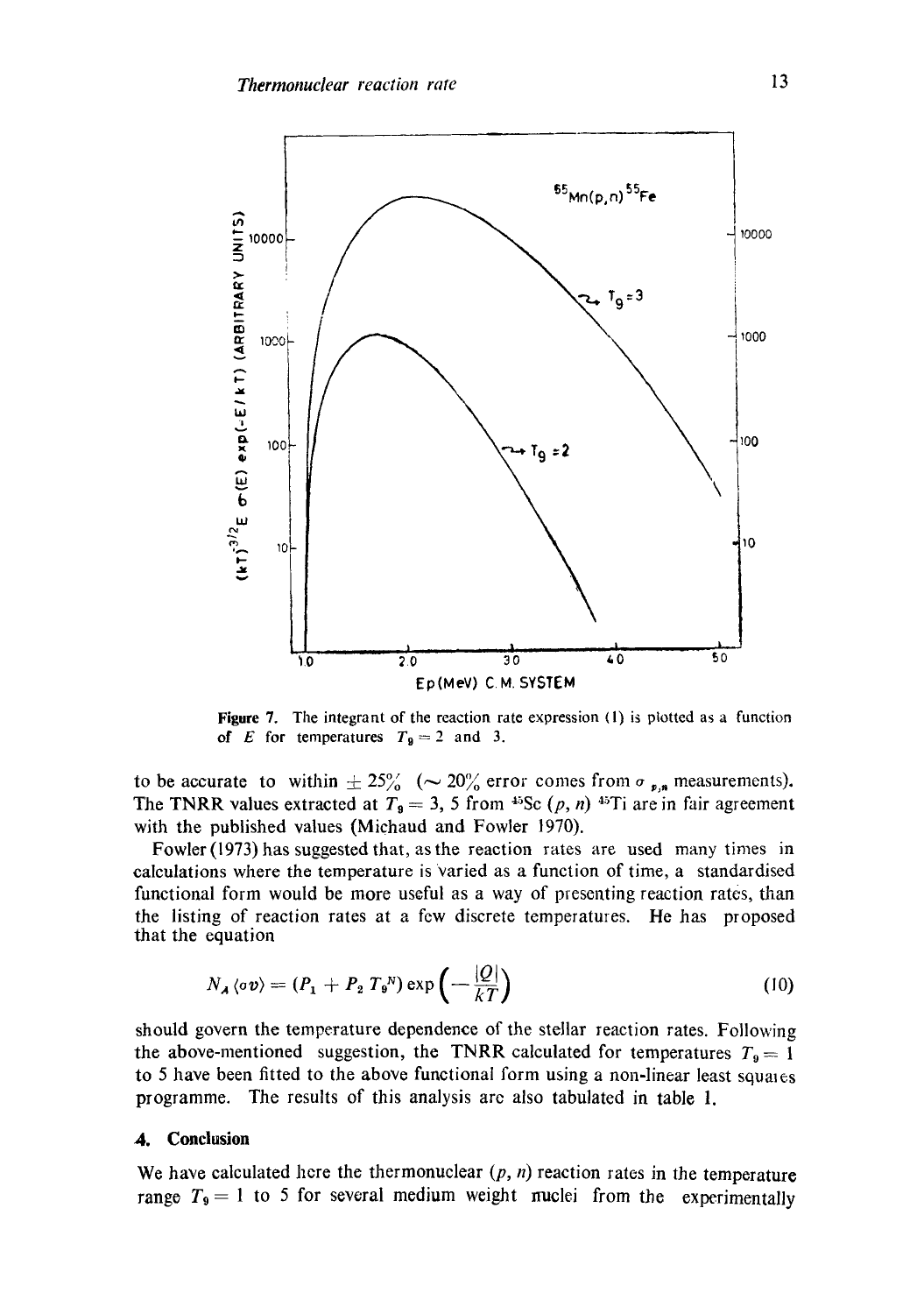|                                                                         | $P_1, P_2, N$                        |                               | $9.646(+07)$     | $1.153(+07)$     | 1.49           |                | $5.3103 (+08)$                    | $5.200(+08)$<br>$5.5883 (+08)$ | $1.104 (+07)$                 | 1.815                          | $\ddot{\cdot}$ | $3.4047(+06)$     | $2.136(+06)$<br>$8.2554 (+06)$ | $(1 - 269 (+06)$<br>$1 - 7496 (+07)$ | 2.270<br>$3.1645(+07)$ | $5.1104(+07)$  |
|-------------------------------------------------------------------------|--------------------------------------|-------------------------------|------------------|------------------|----------------|----------------|-----------------------------------|--------------------------------|-------------------------------|--------------------------------|----------------|-------------------|--------------------------------|--------------------------------------|------------------------|----------------|
| $N_A\langle\sigma v\rangle \exp\frac{ \mathcal{Q} }{kT_{\mathfrak{g}}}$ |                                      | $(80 + 1660 \cdot$            | $-2884(+08)$     | $-5571 (+08)$    | $(8743 (+08)$  | $2.2331(+08)$  |                                   |                                | $6.0107(+08)$                 | $6.5666 (+08)$                 | $7.2491(+08)$  |                   |                                |                                      |                        |                |
|                                                                         | Experiment                           | $9.3452 (+07)$                | $1.3716 (+08)$   | $(80+)$ (+08)    | $.9208 (+08)$  | $2.1115 (+08)$ | $4.5435(+08)$                     | $5.7914(+08)$                  | $6.5558(+08)$                 | $6.8783 (+08)$                 | $6.8691 (+08)$ | $3.5503 (+06)$    | $7.9357(+06)$                  | $1.6955 (+07)$                       | $3.1929 (+07)$         | $5.2585 (+07)$ |
| $N_A(\sigma v)$                                                         | $cm^{3}g^{-1}$ sec <sup>-1</sup>     | $-7551(-07)$                  | 9.7547 (+00)     | $2.8800(+03)$    | $5.1301 (+04)$ | $2.9235 (+05)$ | $7.3284(-09)$                     | $2.3259(+00)$                  | $.6564(+03)$                  | $(+0+)$ 0655.                  | $0.0090 (+05)$ | $6.1859(-02)$     | $(60+)$ 5740.                  | $4.3955 (+04)$                       | $3.6684(+05)$          | $1.4760(+06)$  |
| $\Delta E$                                                              | (MeV)                                | .651                          | 1.61             | 1.627            | 2.068          | 2.491          |                                   |                                | $1.179$<br>$1.179$<br>$1.653$ | $2.101$<br>$2.531$             |                |                   | $0.672$<br>1.197               | 1.678                                | 2.133                  | 2.569          |
|                                                                         | (MeV)                                | 0.922                         | 1.463            | $1.918$<br>2.323 |                | 2.695          | 0.952                             | 1.511                          | 1.979                         | 2.398                          | 2.782          | 0.980             | 1.556                          |                                      | $2.039$<br>$2.470$     | 2.866          |
| $\mathcal{F}_{\bullet}$                                                 | $(10^{9} \text{ }^{\circ} \text{K})$ |                               |                  |                  |                |                |                                   |                                |                               |                                |                |                   |                                |                                      |                        |                |
|                                                                         | Reaction                             | $45Sc(p, n)$ <sup>45</sup> Ti | $Q = -2.337$ MeV |                  |                |                | $\mathrm{^{30}Ti}(\rho,n)^{50}$ V |                                | $ Q  = 2.997$ MeV             | $Q_{eff} = -3.333 \text{ MeV}$ |                | $51V(p,n)$ $51Cr$ | $Q = -1.540$ MeV               |                                      |                        |                |

Table 1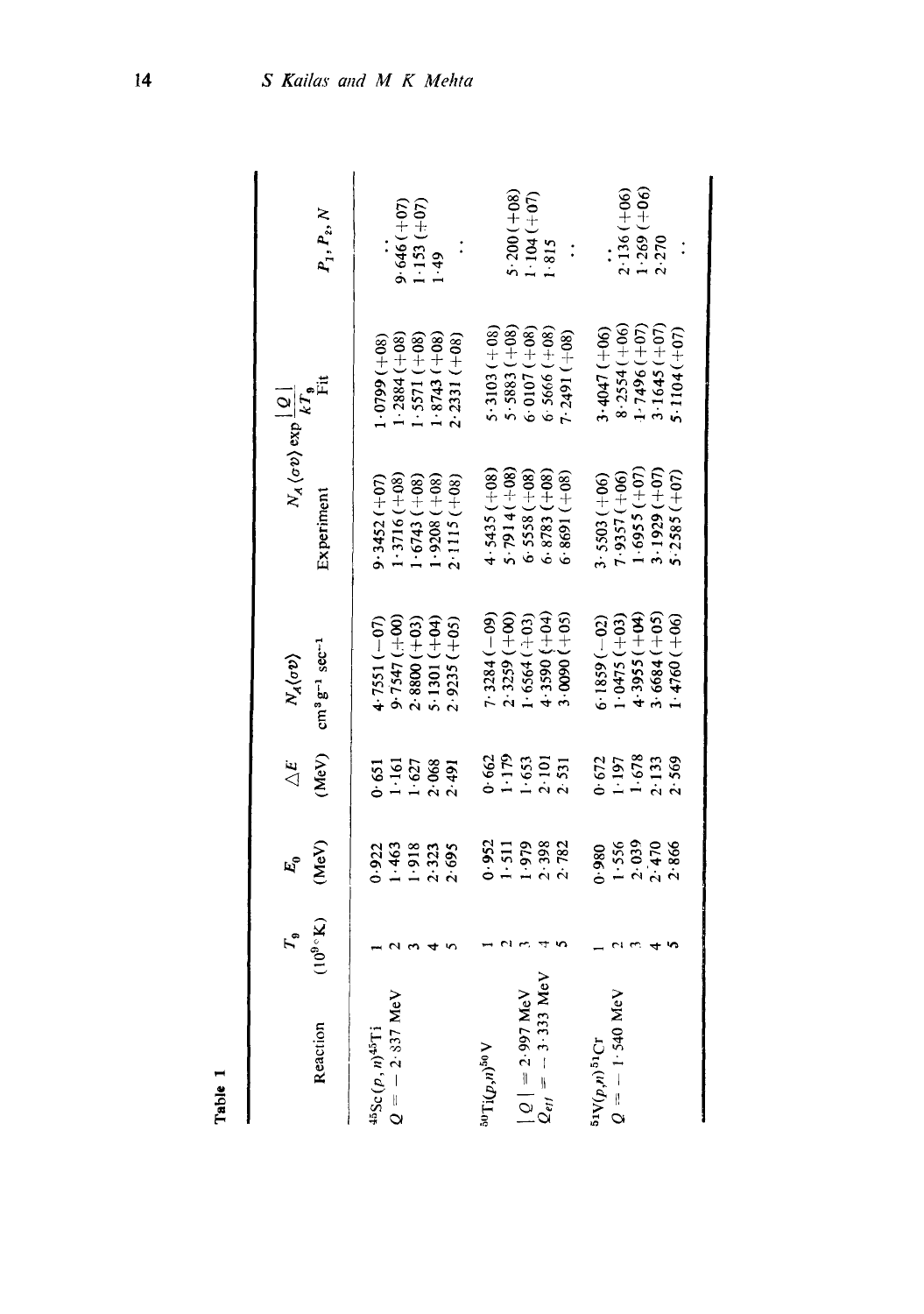| ${}^{54}Cr(p,n){}^{54}Mn$                | 1.009                                          | 0.682                                   | $2.4421(-04)$                    | $.8634(+07)$     | $(.0 + 0.25 \cdot .8770)$ |               |
|------------------------------------------|------------------------------------------------|-----------------------------------------|----------------------------------|------------------|---------------------------|---------------|
| $Q = -2.160$ MeV                         | 1.602                                          | $1.214$<br>$1.213$<br>$2.164$<br>$2.06$ | $-.5924(+02)$                    | $(10+) 1885$     | $4.3740 (+07)$            | $1.747(+06)$  |
|                                          |                                                |                                         | $-7321 (+04)$                    | $7.3467 (+07)$   | $(1-2959(1-07))$          | $1.702 (+07)$ |
|                                          | $2.999$<br>$2.542$<br>$2.950$                  |                                         |                                  | $(1.0589 (+08))$ | $-0.533(+0.8)$            | 1.303         |
|                                          |                                                |                                         | $2.0148 (+05)$<br>9.2368 $(+05)$ | $1.3869(+08)$    | $(4028 (+08))$            |               |
| $^{55}\mathrm{Mn}(p, n)^{55}\mathrm{Fe}$ | 1.037                                          | .691                                    | $3.5123(-01)$                    | $4.4083(+04)$    | 4.3862 $(+04)$            |               |
|                                          |                                                | 1.231                                   | $1.1469 (+03)$                   | $4.0632 (+05)$   | $4.2458(+05)$             | $8.125 (+03)$ |
| $Q = -1.012$ MeV                         |                                                |                                         | $3.5688 (+04)$                   | $1 - 7867 (+06)$ | $(90 + 1965$              | $3.574(+04)$  |
|                                          | $\frac{1.646}{2.157}$<br>$\frac{2.157}{2.613}$ | $1.726$<br>$2.194$<br>$2.642$           | $2.6591 (+05)$                   | $(90 + 0050$     | $4.8612 (+06)$            | 3.543         |
|                                          |                                                |                                         | $.0052(+06)$                     | (0.019(100))     | $(10 + 0707)$             |               |
| ${}^{59}Co(p,n){}^{59}Ni$                |                                                |                                         | $(1040(-03))$                    | $2.8468 (+06)$   | $2.9020 (+06)$            |               |
|                                          |                                                |                                         | $-3348 (+02)$                    | $6.7782 (+06)$   | $5.5910 (+06)$            | 1.514 (+06)   |
| $Q = -1.858$ MeV                         | $1.73$<br>$1.73$<br>$2.71$<br>$2.751$          | 2011<br>1925<br>1925<br>2011            | $9.1083(+03)$                    | $1.2490 (+07)$   | $1 - 2355 (+07)$          | $1.388 (+06)$ |
|                                          |                                                |                                         | $(10 + 1)$ + $040$               | $2.0111(+07)$    | $2.0086 (+07)$            | 1.871         |
|                                          | 3.193                                          |                                         | $3.8365 (+05)$                   | $2.9256 (+07)$   | $2.9710 (+07)$            |               |
|                                          |                                                |                                         |                                  |                  |                           |               |

Table 1 *(Contd.)*  Table 1 (Contd.)